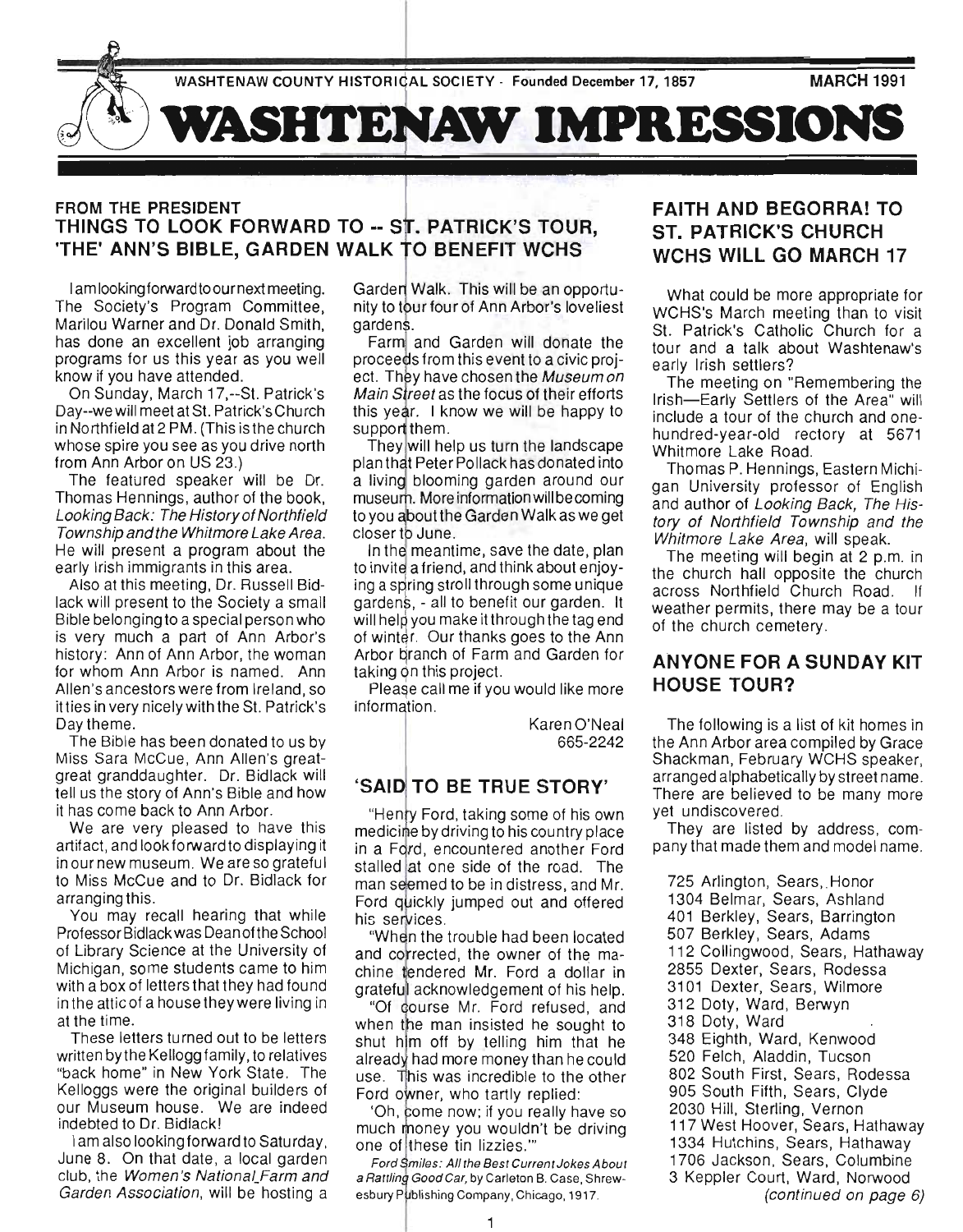# **MAIL ORDER KIT HOMES, MORE AND MORE EXAMPLES IDENTIFIED LOCALLY**

"People call them Sears Houses. That's kind of a misnomer because they really were made by a lot of companies but it's a term people use as they use 'Kleenex' or 'Frigidaire'," Grace Shackman told the February WCHS audience.

Mrs. Shackman, a writer for the Ann Arbor Observer and former editor of the Old West Side News (as well as a county commissioner), has made a study of kit houses in Ann Arbor.

"Kit houses were houses that were made like any other house that you would make from scratch with lumber, nails and plaster except you sent for them and got everything all together, usually in two loads by railroad."

"You didn't go to the lumber yard and get lumber, the hardware store and get nails and so on.

"They came in a lot of styles--they would generally have about 100 entries per catalog.

"We have found six companies in this area that offered catalog homes. There were more than that in the country--some on the east coast, some on the west coast. But the two major ones were Sears and Wards.

"They already were catalog companies and already sold a lot of the things that went into the kits--nails, roofing materials, plaster. They really just had to add the pre-cut lumber to put the kits together.

"Three other companies were in the Bay City area--Aladdin, Lewis and Sterling. That makes sense because Bay City was a lumber city. The sixth company was Gordon-Van Tine of Davenport, Iowa.

"A person who did a lot of preliminary work in figuring out which company's they were is Robert Schweitzer who teaches at Eastern Michigan University in the historic preservation program.

He has co-authored the first book on the subject with Michael Davis, director of the Detroit Historical Society, she noted. The title is America 's Favorite Homes, Mail Order Catalogues As A Guide to Popular Early 20th Century Houses.

"This whole study is fairly new. It's something people have known about but just lately there seems to be a real interest in it. I see a lot of newspaper and magazine articles.

"I have a calendar on display that a real estate company put out that has



**SEARS COLUMBINE, 1706 JACKSON** 

Sears offered this style in the twenties. The kit price ranged from \$1,971 to\$2,135. It has six rooms and bath on main floor, two rooms optional upstairs. This one is the home of Gretchen Preston and her husband, Greg Meisner.

a kit house picture, also a model of a Sears house my daughter put together- -I think it's for a model railroad set-up.

Sears started making kits in 1908, Aladdin about 1906. Most ended about World War II when you couldn't make houses anyway. Aladdin went on until 1983.

"Their heyday was the 1920's and '30's. All examples I know of in this area are from then.

"Why did people do them? They were cheaper by about thirty percent-



#### **ALADDIN TUCSON**

This compact five-room model, 520 Felch, is the home of Jan Harding. It was offered for \$941 in the 'teens.

-that was the main reason. There were economies of scale plus financing was easier.

"This was before you could get long term mortgages like today. Sears and Wards would let you payoff in easier down payments and installments.

"Also the materials were supposed to be better quality. Some companies offered refunds if you found any knot holes in the kit.

"How did I get into studying it? Actually it started at a WCHS meeting in about 1985 at the American Legion. After the program a man told me he grew up in a Sears house.

"Oh, that's real interesting," I said. "Susan (Wineberg), standing next to me made sure I wrote down his name. It was on this little sheet of paper for several years before I called him up.

"I thought this was just a one shot deal--one Sears house found in Ann Arbor. I wrote at the end of the article if anyone knows of any more call me.

"Several called me, then several more. I began to get the idea there were more and more. Somewhere in there Rob Schweitzer called me because people told him I was writing these articles for the Old West Side News."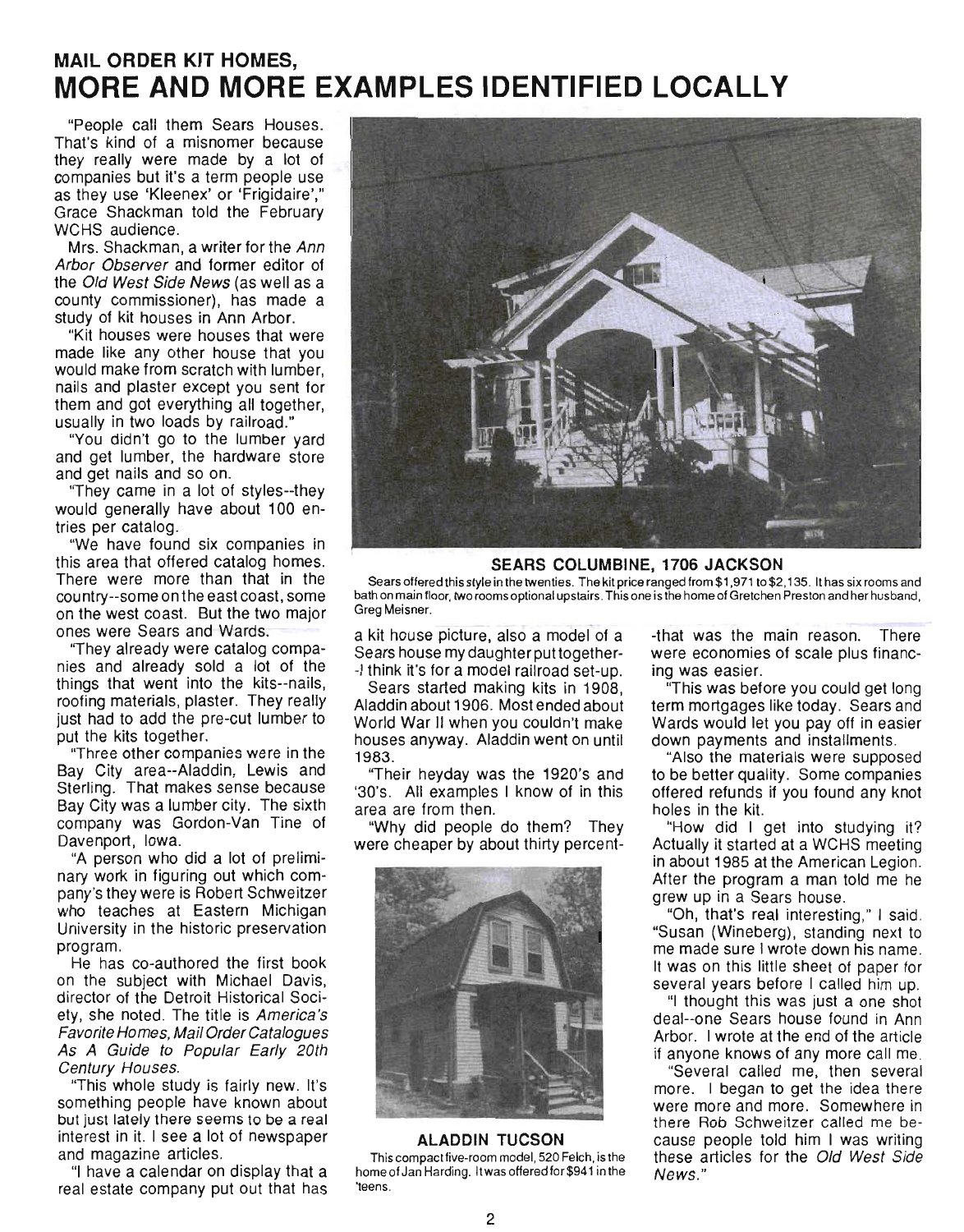"So we joined forces. And that was good because he had all those catalogs. I had no way of knowing Van Tine, Lewis, Sterling or Wards. He had all those plus more Sears than I do ."

She had a book put out by the National Trust for Historic Preservation, Houses by Mail--A Guide to Houses from Sears, Roebuck & Co. that shows a lot but not all Sears entries. She also had a reprint of a 1919 Aladdin catalog.

"We work together. I talk to people and find out about the houses. He looks through all the catalogs to identify which model it was and say for sure it was a kit home.

"When I started out I just thought it was an interesting little sidelight. Now when I begin to see the numbers I think it is a very important part of the architectural history of the 1920s and 1930s.

"The homes people built were influenced by what they could pick out in a catalog. Of course, it worked both ways. The catalogs offered what they thought people wanted. If they offered a model and no one would buy it, it wouldn't be in the next years catalog.

"I'm pretty sure too that people building houses from scratch copied catalog houses. Some houses are almost like a catalog house but not."

She passed out a list of 35 addresses with kit homes or suspected kit homes, the company that sold them and the model name. She had a list at home of at least double that amount that she at least suspects are kit houses.

"Every time I go out I see several more that look to me like kit houses. I think we are still at the beginning of our work. Rob guesses there are 250- 300 in Ann Arbor and about half a million in the country, conservatively."

Even though they came in the more common styles there were a variety of styles offered. Among the first slides shown were a southwestern style she had never seen around here and a "Frank Lloyd Wrightian" style, both from Sears. Also a couple of cottages, some garages from Aladdin and barns.

"How did you order them? You ordered from catalogs. You could send away for the catalog. They were advertised in lots of national magazines. You looked through them and simply chose whatever appealed to you.

"How did I find out these were kit



**ALADDIN VILLA, TOP OF THE LINE IN 1918-19** 

Kithomes came in all sizes from the tiny three-room (no bath) Erie for \$555 to the Villa with butler's pantry and maid's quarters for \$5,800. This catalog illustration was said to be in Bay City not far from company headquarters.

houses? One is by people who still remember building them, another from kids who arew up in them.

"Then you go to neighbors and friends who knew about Sears houses--those you have to do a little more checking.

"Another way is by physical evidence--people that find the markings on the boards or from just recognizing the same model on the street as you see in the catalogue--Rob does a lot of that.

"When I first started, I thought it was going to be harder than it was because, if the houses are built right hone of the marking should show. The marks should be on the side not visible. ALso kit styles were similar to other styles and other companies.

The granddaughter of the man who built the Sears Rodessa model at 802 First Street at the corner of Koch called Rob Schweitzer and Rob and Grace interviewed him.

Her grandfather, Frank Braatz, had built that house when he was very young. He was a trained carpenter and could have built a house from scratch but he ordered a Sears house because he had no money and no one would dive him any credit.

He was able to get a Sears house with very little money and built it himself. It came to the Ann Arbor Railroad depot on Ashley Street in two loads, the first load contained what he needed)to start, the second load what he needed to finish.

He got the lot, built a basement and had things hauled to his lot by horse and wagon. He laid the materials out on the lawn at first until he got the house up enough to be able to bring things inside so they were more protected.

He lived there a couple of years. Grace showed slides of the house and the catalog picture.

"Another way you find out about kit houses is that once you know one house, often the people who live in it will tell you of other houses like it. When you live in a house you are more likely to notice a house that looks just like yours."

Two people called Grace about the Sears Rodessa at 2855 Dexter. They both knew the elderly woman who lived there but she now lives in a home in Alma. Grace plans to write to her for more information. She hopes to find out more about several of the houses as she finds time.

When she worked for the Chelsea Standard and Dexter Leader she interviewed a barn builder, Roy Koch. She happened to ask him if he knew of any kit homes. He told her he had helped build one at 12345 Jackson Road near Stiver's Restaurant.

She found that Olive Burkhardt Wiseman who still lives in the Chelsea area grew up in the house. Her father had an ice cream store in Chelsea. Her parents saw a house they liked in Ann Arbor and built one like it.

Schweitzer can't find the catalog entry in Sears catalogs so it may be from another company, Grace said.

"I asked Roy Koch if it was easier or harder to put up than a regular nouse. He said he preferred not to work with a kit because he thought it was more trouble than it was worth to have to put it together board one, board two, board three. He'd rather just boom, boom, boom."

Grace called Reuben Rose, a retired electrician, for another story she was writing for The Observer and, in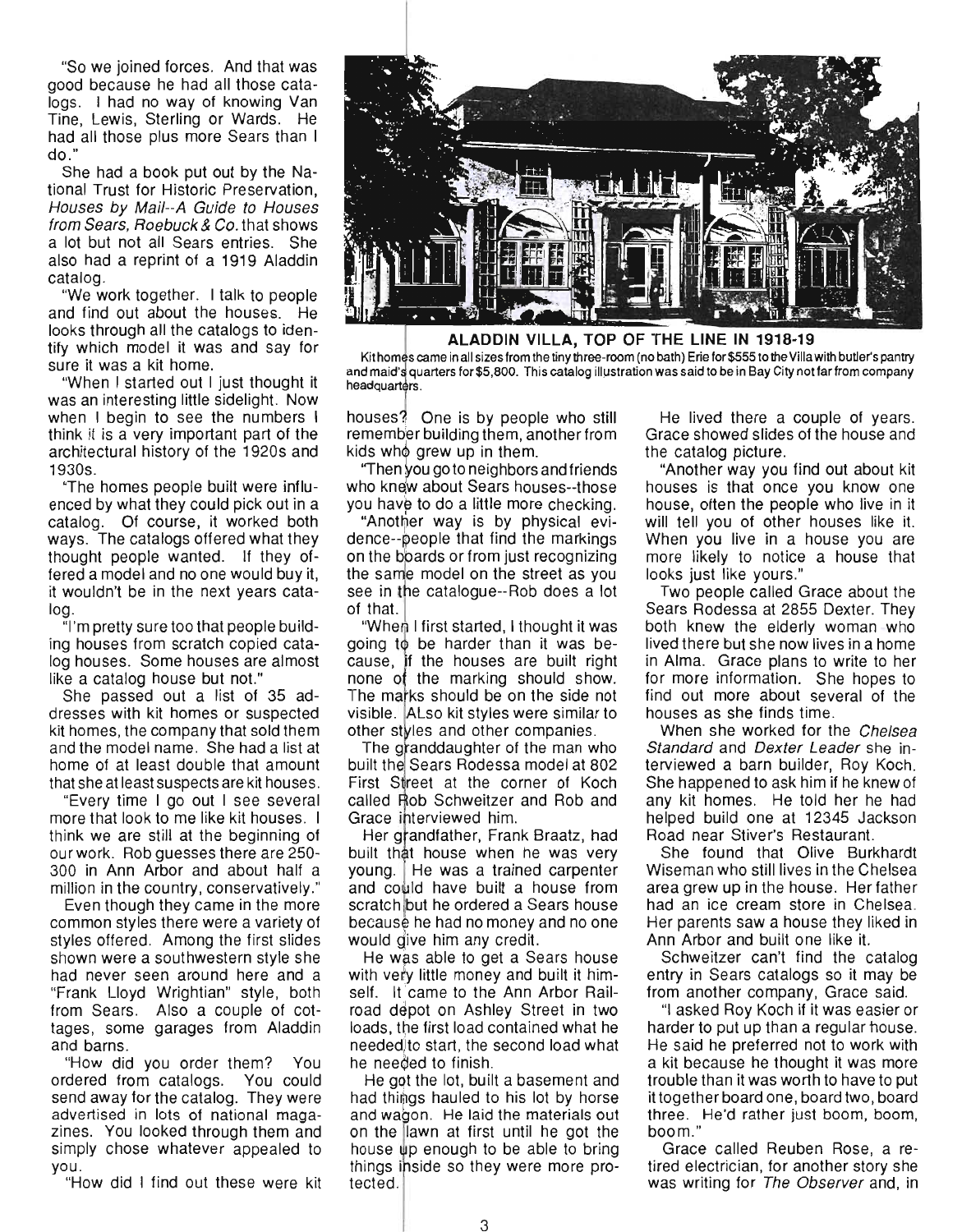passing, asked if he knew of any kit houses.

"I'm sitting in one right now," he said. It is a Sears Somers at 1472 South Boulevard.

He built it as a young man because he could get it much more reasonably. He chose a one-story because other houses in the neighborhood were one story. He's glad now he doesn't have to go up and down stairs.

He made several changes--an extra window in the basement and the back is made so there could be a screened porch.

"It's good to talk to the original person because if somebody else lived there we might say it looks like a Sears house but the basement window is different and the back is different. His uncle and his dad helped him build it.

"In most cases I find it wasn't amateurs who put these houses together. They usually needed someone who knew how to build, usually a carpenter or at least someone who was very handy.

"And they didn't go up overnight. There was some saving in the work because in those days there weren't power tools and the boards all came cut but you still had to do every step."

Mr. Rose's parents lived around the corner on Packard in a house since torn down. He had the materials hauled by horse and wagon and stored them in his parents' barn until he needed them.

The house wasn't done as soon as he hoped so he stayed in the garage a while and his wife stayed with her parents. He got tired of that before it was done and they moved into the unfinished house and slept inthe kitchen at first.

"A woman wrote me about a Wilmore at 3101 Dexter Avenue she had lived in since 1945. She thought it was a Sears house and she gave me the name of a neighbor who had lived there longer. The neighbor gave me the name of the original owner who lives in Spring Arbor."

Grace called her and found the woman's husband and father-in-law had built it. Her husband worked at the University of Michigan. They were lucky to be in by Thanksgiving.

"A lot of these people were doing full time jobs and worked on the houses nights and weekends."

The original owner still lives in a Ward's Kenwood at 348 Eighth Street. Mrs. Esther Scwartz said when she

was engaged she and her husband looked through the catalog and chose this house because, even though a two story, it had a bedroom and bath downstairs.



WARD DEVONSHIRE

Nowthe home of Don and Anne Marie Coleman at 1601 Pontiac Trail.

"Her husband and a carpenter who lived across the street built it together.

"Everybody to a person says in what good shape the houses are. Any house 70 years old needs some repairs but there is nothing structurally wrong with them."

The very first Sears house Grace heard about at a WCHS meeting was a Sears Rembrandt at 622 South Seventh Street. Chuck Good's father, a professor of mechanical engineering, build it in 1925.

Good called his older sister in Washington State who told how it was built. It sounded like a building party- -at various times neighbors, family , friends, and colleagues all helped put it up. Chuck gave Grace a picture of the house under construction.

When she first wrote about the Good house, Grace thought it was a Sears Lexington. She later found out it was a Rembrandt.

After she had been researching kit houses for a while, Graces's neighbor, Clarence Steffey, who lives at 502 Soule, "kitty-corner" across from her, mentioned that his father, who had been a farmer, built the house, a Sears Westly.



ALADDIN SUNSHINE

The bungalow style was popular in the 'teens and twenties. The Aladdin 1918-19 catalog lists this at\$2,009.

Steffey's father hired a carpenter from Stockbridge to help him and started in the spring. The family lived in a rented house on Eighth Street. The house was not done when the rental time ran out so they lived in the new garage a while.

. The Steffeys told Grace of a house in Saline like theirs and gave her an article about it in the Saline Preservation News.

The catalog picture of the Steffey house shows an open porch but the older Steffey just made a porch on one-half of the front and enlarged the dining room.

Again Grace was doing an Observer article about the Trueby Ice Cream Parlor and the owner's son had grown up in a Sears Hathaway at 814 Third Street. His parents chose this particular model because it fit nicely on their long, narrow lot.

David Brough told Grace he was born in his grandparents kit house at 312 Doty, a Ward's Berwyn. His dad was in the Air Force at the time and his mother was staying with his grandparents, the Earl Broughs.

Glen Smith, the present owner, showed them through the house. "It looked very nice, very good shape," Grace said. It was built about 1930 and Schweitzer just got a 1929 Wards catalog he hopes to find it in.

Tom Freeman, son of Carol Freeman, Dixboro historian, told Grace he lived in a Sears Winthrop at 5091 Plymouth Road in Dixboro.

He took a picture of the house and drew a floor plan and sent it to the Sears archives. They wrote back and said it looked like a Winthrop to them.

Sears archives, by the way, are trying to reconstruct their history just the way we are. They lost all their records. So they are just collecting it from people writing in and telling them about their houses. Wards also don't have records.

When Bob Vernon moved into a Sears Hathaway at 814 Third Street he heard from neighbors and former owners that it was a Sears house. He found a model just like his in the book and he found numbers on rafters in the basement and attic so he has real good proof, she said.

There are quite a few of this model around town. One of Rob's students wrote a paper on them. Grace listed three others at 112 Collingwood, 117 West Hoover and 1334 Hutchins.

Another way she found out about a kit house was when a friend called her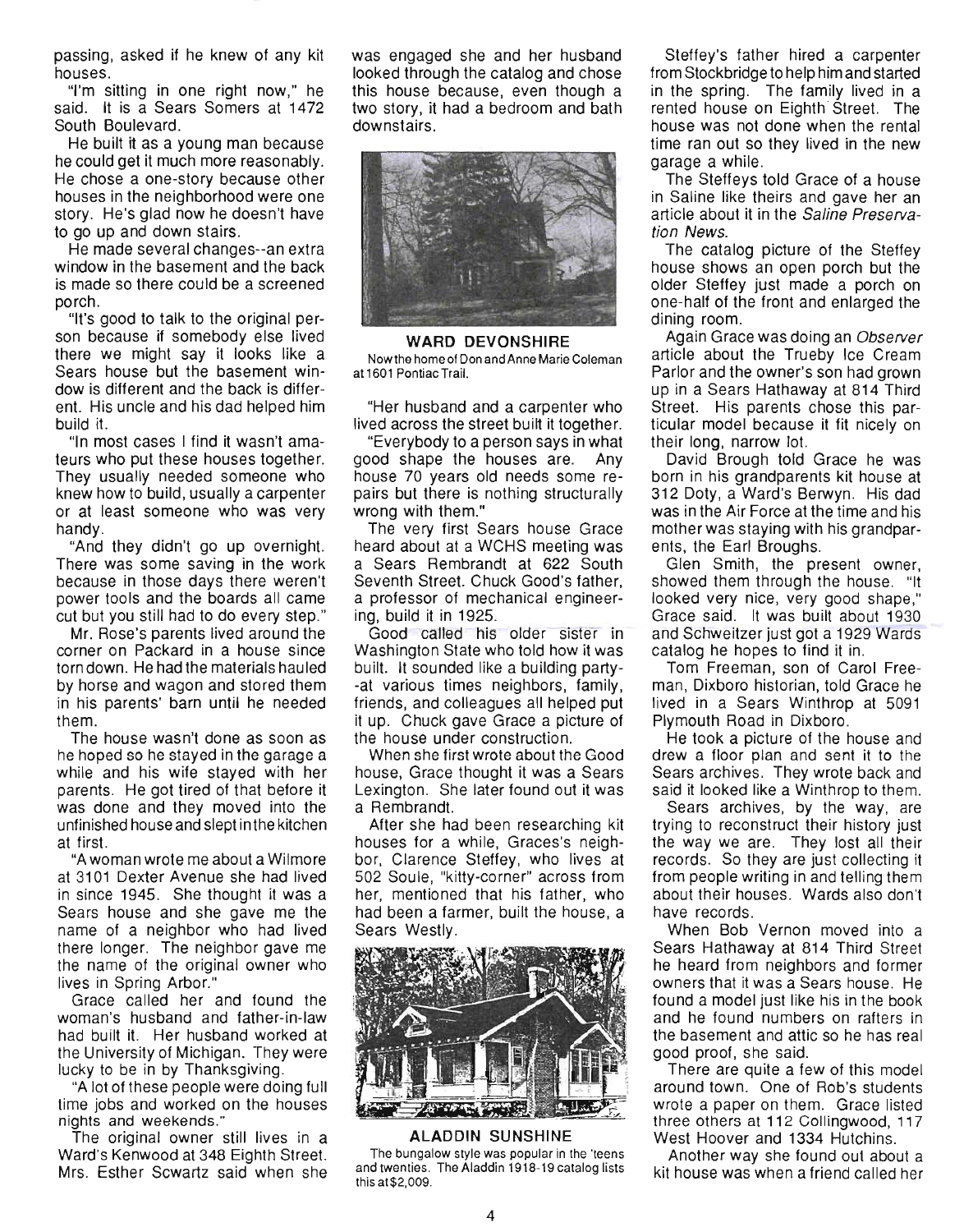attention to an advertisement of a Sears house for sale at 401 Berkley- a Barrington.

A man wrote her telling her of some houses he had heard were Sears houses including another at 507 Berkley, an Adams. She hasn't yet contacted the present owners but is pretty sure it is a kit house.

The first house Grace learned about from physical evidence was the Sears Columbine at 1706 Jackson, owned by Gretchen Preston and her husband, Greg Meisner. Gretchen runs Gretchen's Houses day care centers.

They had just moved in and were taking out or putting in carpet and took out a baseboard. They saw the Sears shipping label on the back.

The original owner, a widow lived on the first floor. It looked as if the second floor had been finished later.

"The curved detail on the porch is very common on Sear's houses. I guess they were showing off all the things they could do with their saws that would be hard without power tools.

"Shirley and Dudley Barlow were taking insulation out of their attic and they found a Sears stamp on the boards. Their Sears Dover is at 1316 South Seventh, near Pioneer High School."

Kate Hayward was working on her house at 318 Doty when she found a Ward's label. Hers is just two doors down from the Brough-Smith house at 312 Doty. There's a bungalow between them and another bungalow, all reputed to be Wards houses.

Polly Varhol found out her house at 3055 Lakewood was a Sears Puritan house from a magazine article about the same model in Lakewood, Illinois, occupied by the town's mayor.

Grace showed the second kit house Frank Braatz built at 812 Miner after moving out of the first house she mentioned on First Street at Koch.

Rob found another house from a testimonial in a Wards catalog. "We love our Wardway home," Mrs. Albert Jedele wrote. The city directory said the Jedeles lived at 3 Keppler Court. He drove out there and here was a Ward's Norwood.

It turned out that the woman who lived there, Linda Feldt, had just recently discovered the same thing when she changed a doorway and found a Wards label on the back of a molding.

Box or square houses are very common too and they are hard to distinguish between the different companies as are bungalows.

Rob found another through a testi-

monial from a Mr. and Mrs. Parker. They lived at 1601 Pontiac Trail in a Ward's Devonshire, now owned by Anne Marie and Don Coleman, ministers at Guild House. The Parkers had run the Broadway Pharmacy. The Devonshire is on the cover of Schweitzer's book.

After their *Observer* article about kit houses, a letter writer told them about the Sears Honor at 725 Arlington at Geddes. Rob was excited to see this top of the line model.

A landscaper figured it out. The d aughter of the person who built it lives in Ypsi also knew about it and she wrote that all the neighbors used to come by and watch it being built. The original sleeping porch has been closed in. Neill and Carol Hollenshead live there now.

Another person wrote to say they had a Sears Uriel on Sharon off Platt Road. It matched the catalog illustration.



#### **SEARS DOVER**

1316 South Seventh Street near Pioneer High School. It is the home of Shirley and Dudley Barlow.

Mary Culver, who is active in historic preservation, discovered that her hairdresser, Jan Harding, lives in an Aladdin Tucson at 520 Felch.

Mary Hathaway lived in an Aladdin house at 8 Marshall Court as a girl with her parents, the second owners. It was a duplex and when the family got bigger they changed it to a single family. They later moved out.

Years later, Mary and her husband, John, bought it for rental property. They have it divided into three living units.

by knowing the catalog Schweitzer eyeballed a Lewis Company Lancaster model at 1113 South State near the Fieldhouse and a Lewis Marlborough at 1407 Lincoln. He found another Marlborough when someone saw the picture in his book and told him there was one just like it in their neighborhood.

"Sure|enough, it was like it except it

was the mirror image. You could order variations such as that or extra doors and windows."

Schweitzer's daughter spotted a kit house one day when they were walking on Wells across from Burns Park. "Look, Daddy, that's just like on the cover of your (1927 Gordon-Van Tine) catalog." Comparison showed it was.

The owner of 308 Pauline Boulevard wrote that she has the bill of sale for her Gordon-Van Tine house.

The Sterling Company Vernon at 2030 Hill is one of the show places of Ann Arbor, she noted. Tim White, former publisher of the Ann Arbor News, lived there until he recently moved away.

The News ran a wire service story in 1982 about Sears homes with a picture of the same Vernon model, a funeral home in Aurora, New York, and said it was a Sears Magnolia, still in good shape.

Rob investigated further and found the Hill Street house must be a Sterling Vernon and so must the New York one.

"Two styles that I see most all over town are this colonial bungalow. This is next to Gretchen Preston's, this on Spring, on Seventh, on Stadium and there are others. The other common style is the Sears Dover."

At Christmas, Grace visited her parents in the Chevy Chase section of Washington, D.C. A local newsletter had an article on Sears houses and a listing so she went around and took pictures. She found some the same as here--a Puritan, a Uriel, a Westly and a Crescent with added dormers- and some different.

Grace's favorite Washington, D.C. house, a Maywood, resembled the house portion of the Ann Arbor Unitarian Church.

Some people were proud of their kit houses, some were embarrassed. Now real estate people use it as a plus.

#### **HOW TO JOIN WCHS**

Send name, address and phone number with check or money order payable to Washtenaw County Historical Society to: WCHS Membership, 122 South Main, Suite 250, Ann Arbor, MI 48104-1903. Information: 662-9092.

Annual dues are \$10, individual; \$18 a couple. Senior individual, (60) \$8, senior couple, \$14. Sustaining dues \$50, commercial, \$25 and student, \$5. Only one of a couple need be 60.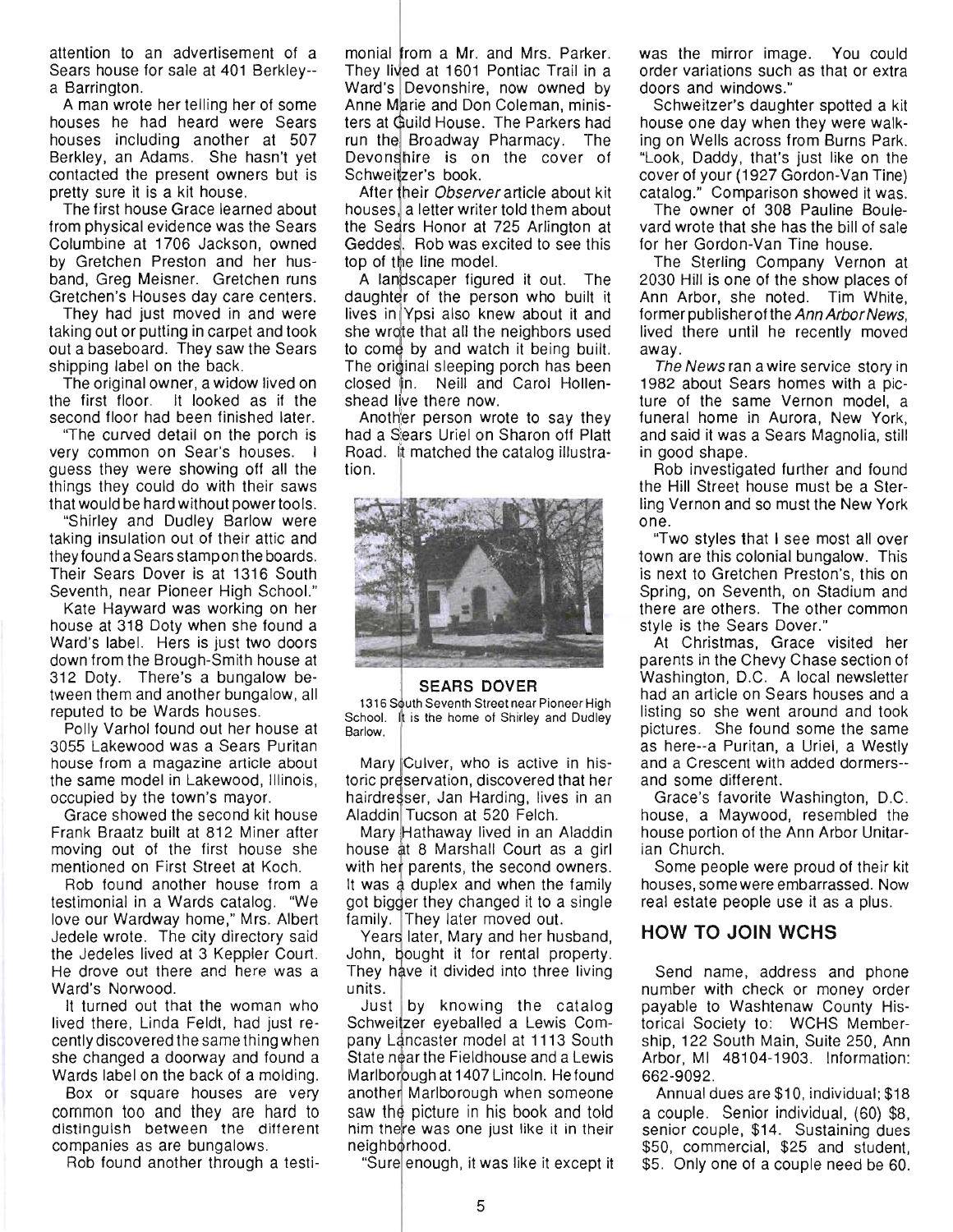### **INTERIOR SECRETARY ISSUES 'TEN COMMANDMENTS' FOR REHABILITATION OF HISTORIC STRUCTURES**

As the museum on Main Street comes closer to reality, perhaps members should be aware of the Secretary of the Interior's new standards of rehabilitation for historic buildings such as ours.

Museum committee chairman Nancy McKinney brought these "ten commandments" to our attention.

1. A property shall be used for its historic purpose or be placed in a new use that requires minimal change to the defining characteristics of the building and its site and environment.

2. The historic character of a property shall be retained and preserved. The removal of historic materials or alteration of features and spaces that characterizes a property shall be avoided.

3. Each property shall be recognized as a physical record of its time, place and use. Changes that create a false sense of historical development, such as adding conjectural features or architectural elements from other buildings, shall not be undertaken.

4. Most properties change over time; those changes that have acquired historic significance in their own right shall be retained and preserved.

5. Distinctive features, finishes and construction techniques or examples of craftsmanship that characterize a historical property shall be preserved.

6. Deteriorated historic features shall be repaired rather than replaced. Where the severity of deterioration

#### **KIT HOUSE TOUR** (continued)

3055 Lakewood, Sears, Puritan

- 1407 Lincoln, Lewis, Marlborough
- 8 Marshall Court, Aladdin
- 812 Miner, Sears, Puritan
- 308 Pauline, Gordon-Van Tine
- 1601 Pontiac Trail, Ward, Devonshire
- 622 South Seventh, Sears, Rembrandt
- 1316 South Seventh, Sears, Dover
- 2988 Sharon Drive, Sears, Uriel
- 502 Soule, Sears, Westly
- 1472 South Boulevard, Sears, Somers
- 709 West Stadium Boulevard, Sears, Crescent
- 1113 South State, Lewis, Lancaster
- 814 Third, Sears, Hathaway
- 1601 Wells, Gordon-Van Tine
- 12345 Jackson Road, Chelsea
- 5091 Plymouth Road, Dixboro, Sears, Winthrop

requires replacement of a distinctive feature, the new feature shall match the old in deSign, color, texture and other visual qualities and, when possible, materials. Replacement of missing features shall be substantiated by documentary, physical or pictorial evidence.

7. Chemical or physical treatments, such as sandblasting, that cause damage to historic materials shall not be used. The surface cleaning of structures, if appropriate, shall be undertaken using the gentlest means possible.

8. Significant archeological resources affected by a project shall be protected and preserved. If such resources must be disturbed, mitigation measures shall be undertaken.

9. New additions, exterior alterations, or related new construction shall not destroy historic materials that characterize the property. The new work shall be differentiated from the old and shall be compatible with the massing, size, scale and architectural features to protect the historic integrity of the property and its environment.

10. New additions and adjacent or related new construction shall be undertaken in such a manner that if removed in the future, the essential form and integrity of the historic property and its environment would be unimpaired.

### **QUILTS, JEWELRY, KIT HOMES ON TAP AT KEMPF**

The UM Faculty Women's Club Quilting Section will show more than 30 quilts and quilted items at Kempf House, 312 South Division, Saturday and Sunday, March 16 & 17, 1-4 p.m. The house will also be open 1-4 p.m. March 23 & 24 for guided tours but closed Easter weekend.

The house will be open 10 a.m.-2 p.m. Wednesdays in March with brown bag luncheon programs at noon. Laurie Allen and Shannon Clark of Arcadian Antiques and Collectibles in Nickels Arcade will talk about collecting and caring for old jewelry March 13.

Grace Shackman will give an update on new finds of kit homes March 20. March 27, Tom Bantle of Osius-Bantle Glass Studio will show slides on selection and care of stained glass.

# **WHEN LAURA MARZ COOKED UP A STORM OR THE STORY OF A POT HOLDER FOR MUSEUM ON MAIN**

Preparations for opening the Museum on Main Street include not only bricks and mortar and clean-up parties. A great deal of effort is going into learning the history of the house and people who lived there when it stood at 1015 Wall Street.

Susan Wineberg is researching the early history and Esther Warzynski is seeking out information about John and Laura Marz who lived there in recent years.

Esther received an interesting glimpse of Mrs. Marz in a letter from Sonia Duffy, UM School of Nursing professor.

"During the last few years Laura Marz was alive she was visited by student nurses from UM under my direction," Professor Duffy wrote. "On my last visit to her home with a student she cooked us a full-scale meal.

"When we walked in I thought the wall was on fire but Laura had it under control--barely. Shortly after, meat loaf, scalloped potatoes and zucchini were served in the parlor. Next to us stood the piano that Laura and her husband had played for many years before.

"Despite Laura's objections, I did the dishes after dinner. For my efforts Laura gave me the enclosed pot holder that she made. I thought you may like it to put in the home.

"Laura often mentioned that she worried about what would happen to the home after she died. I know she would be pleased at the plans for her home now. Nice work!"

The pot holder is a neatly knitted square in variegated shades of orange, red-brown and white.

If readers have information about the house or its residents Esther or Susan would welcome a call--Esther at 662-6275, Susan at 668-7470.



### **CERTIFICATES OFFERED**

Hand lettered certificates are offered free of charge, framed if desired, by WCHS to organizations for milestone anniversaries. Information: 663-8826.